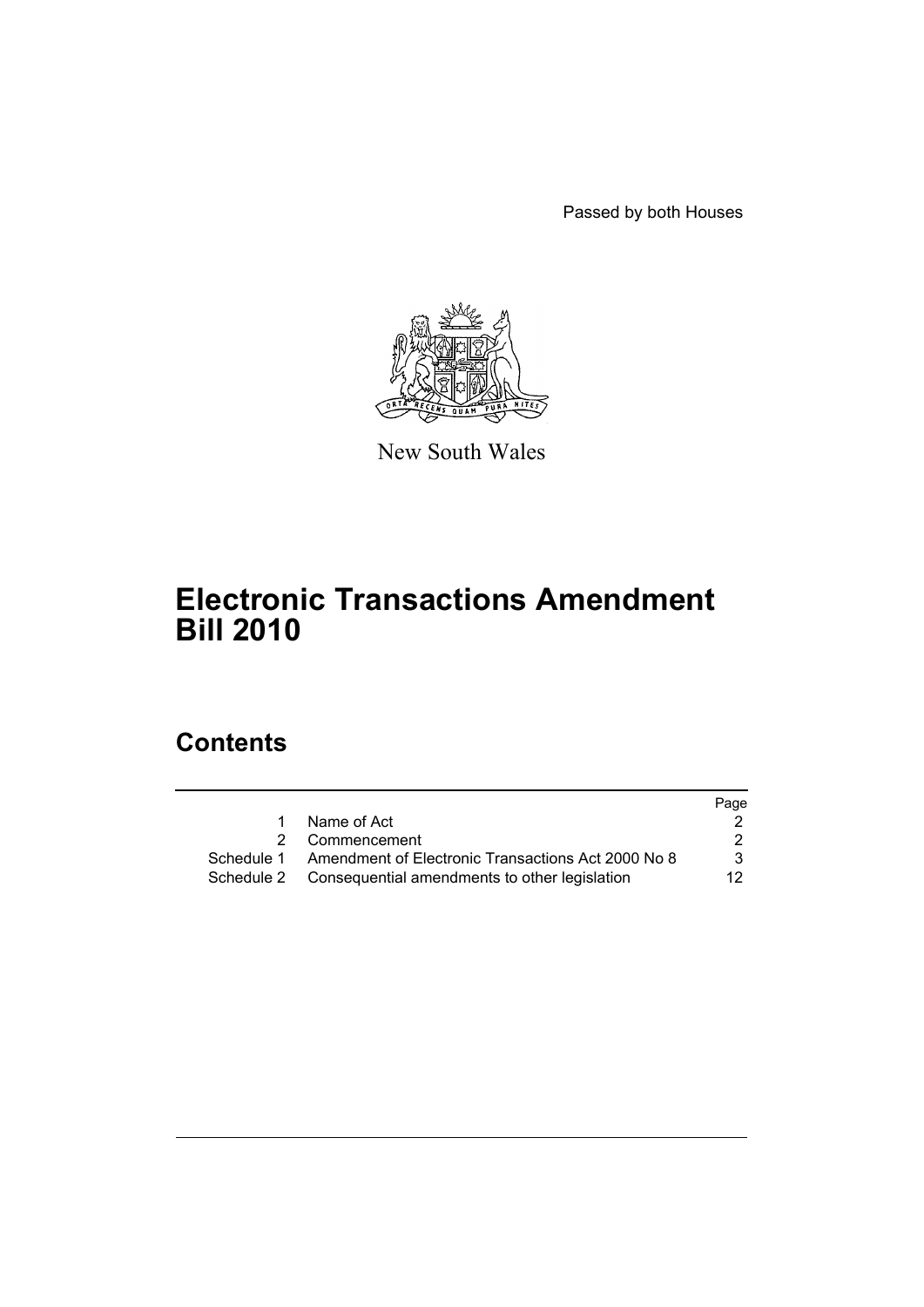*I certify that this public bill, which originated in the Legislative Assembly, has finally passed the Legislative Council and the Legislative Assembly of New South Wales.*

> *Clerk of the Legislative Assembly. Legislative Assembly, Sydney, , 2010*



New South Wales

# **Electronic Transactions Amendment Bill 2010**

Act No , 2010

An Act to amend the *Electronic Transactions Act 2000* and related legislation to make further provision in respect of electronic transactions.

*I have examined this bill and find it to correspond in all respects with the bill as finally passed by both Houses.*

*Assistant Speaker of the Legislative Assembly.*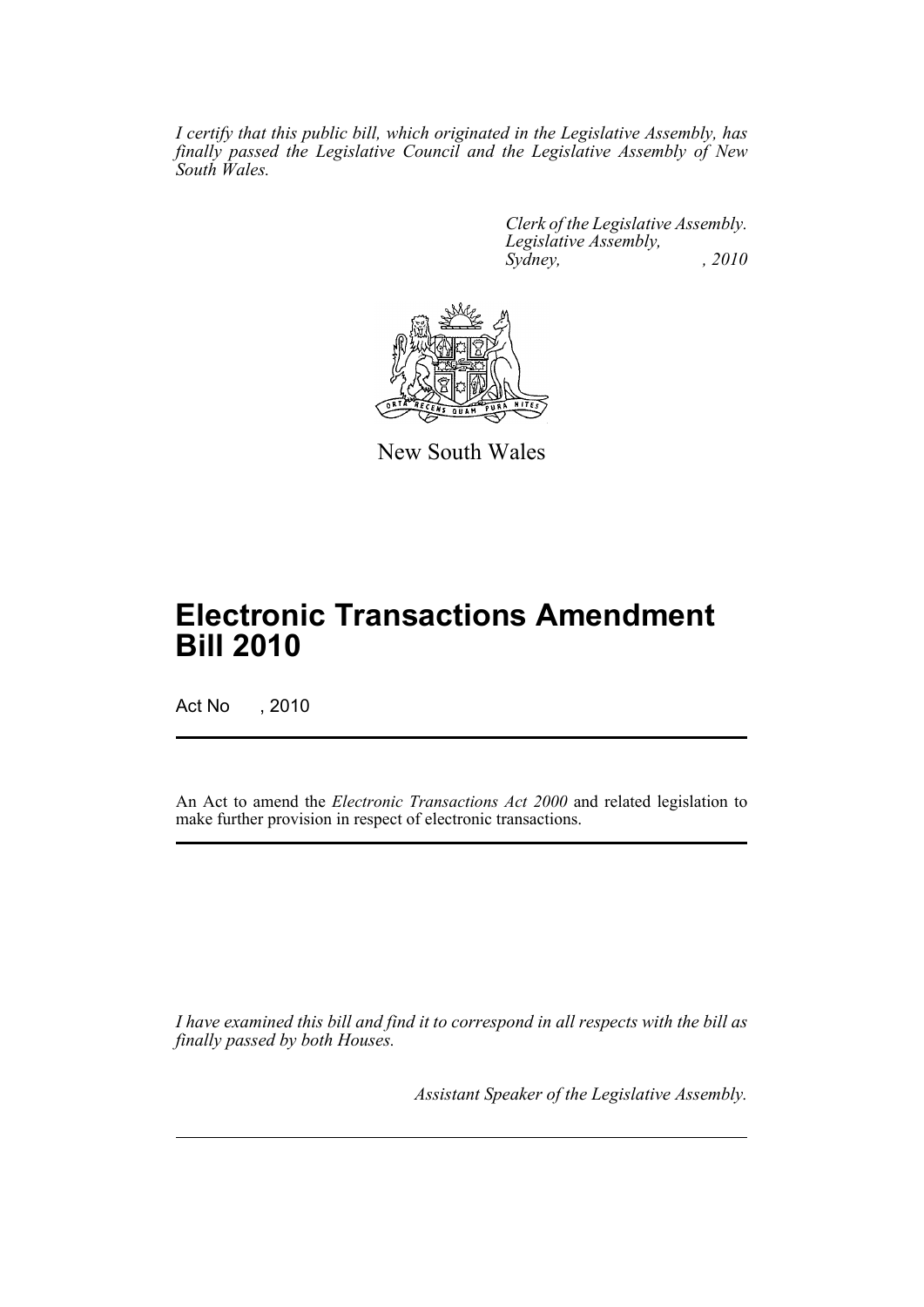# <span id="page-2-0"></span>**The Legislature of New South Wales enacts:**

## **1 Name of Act**

This Act is the *Electronic Transactions Amendment Act 2010*.

## <span id="page-2-1"></span>**2 Commencement**

This Act commences on a day or days to be appointed by proclamation.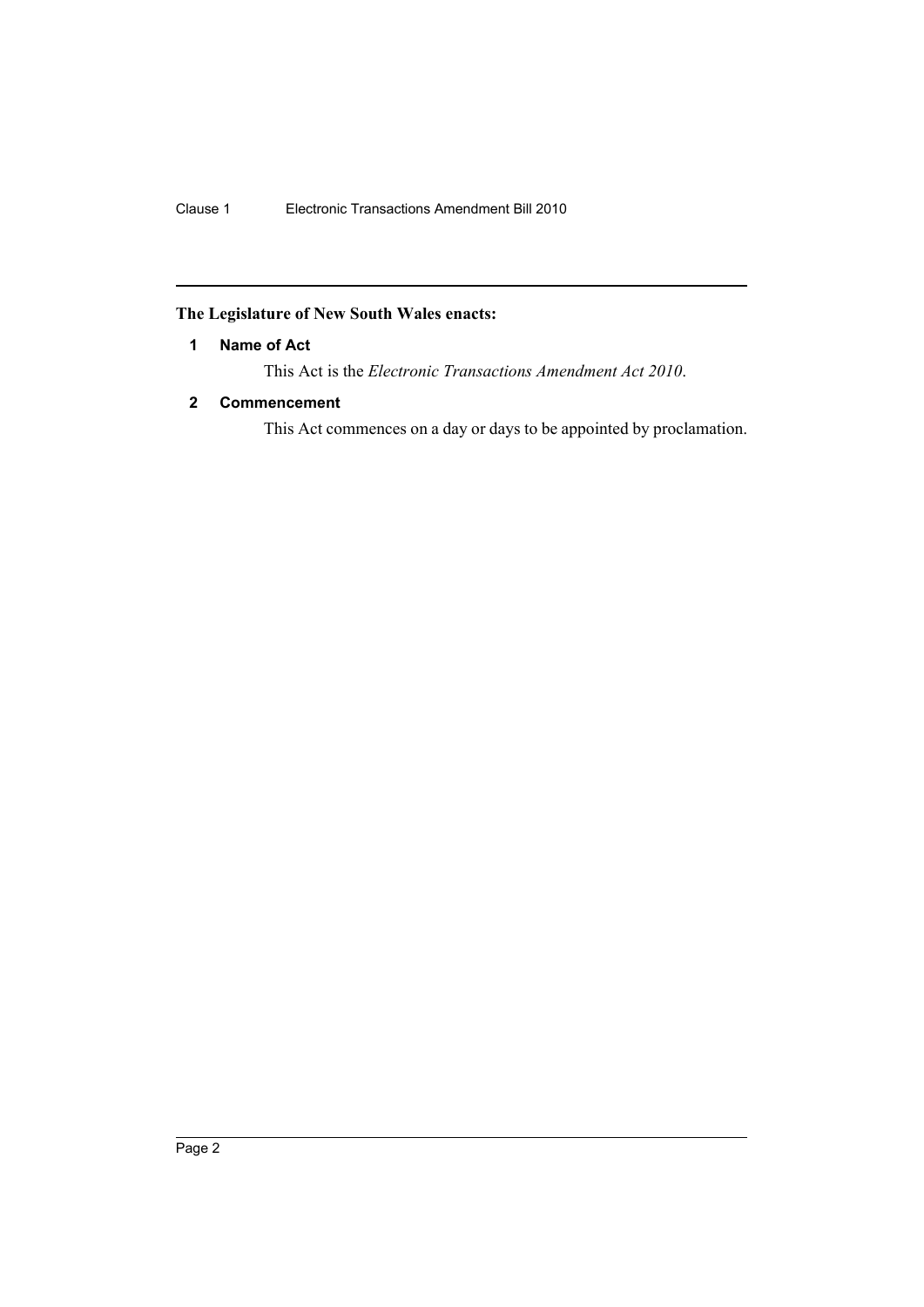Amendment of Electronic Transactions Act 2000 No 8 Schedule 1

# <span id="page-3-0"></span>**Schedule 1 Amendment of Electronic Transactions Act 2000 No 8**

#### **[1] Section 4 Simplified outline**

Insert at the end of section 4:

- (2) This Act also contains provisions applying to contracts involving electronic communications, including provisions (relating to the internet in particular) for the following:
	- (a) an unaddressed proposal to form a contract is to be regarded as an invitation to make offers, rather than as an offer that if accepted would result in a contract,
	- (b) a contract formed automatically is not invalid, void or unenforceable because there was no human review or intervention,
	- (c) a portion of an electronic communication containing an input error can be withdrawn in certain circumstances,
	- (d) the application of certain provisions of Part 2 to the extent they do not apply of their own force.

### **[2] Section 5 Interpretation**

Insert in alphabetical order in section 5 (1):

*addressee* of an electronic communication means a person who is intended by the originator to receive the electronic communication, but does not include a person acting as an intermediary with respect to the electronic communication.

*automated message system* means a computer program or an electronic or other automated means used to initiate an action or respond to data messages in whole or in part, without review or intervention by a natural person each time an action is initiated or a response is generated by the system.

*originator* of an electronic communication means a person by whom, or on whose behalf, the electronic communication has been sent or generated before storage, if any, but does not include a person acting as an intermediary with respect to the electronic communication.

*performance* of a contract includes non-performance of the contract.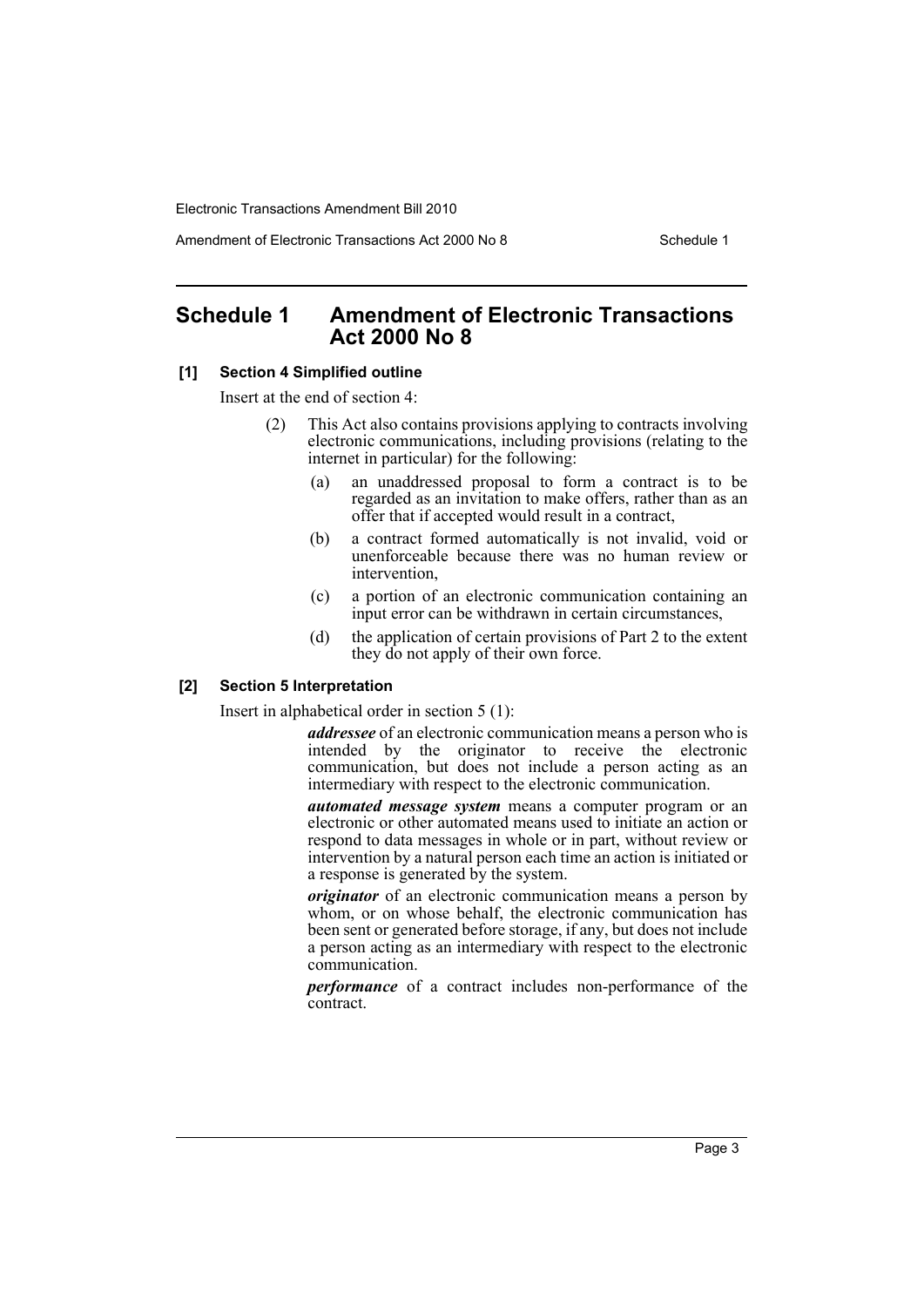Schedule 1 Amendment of Electronic Transactions Act 2000 No 8

## **[3] Section 5 (1)**

Omit the definitions of *place of business* and *transaction*.

Insert instead in alphabetical order:

*place of business* means:

- (a) in relation to a person, other than an entity referred to in paragraph (b)—a place where the person maintains a non-transitory establishment to pursue an economic activity other than the temporary provision of goods or services out of a specific location, or
- (b) in relation to a government, an authority of a government or a non-profit body—a place where any operations or activities are carried out by that government, authority or body.

*transaction* includes:

- (a) any transaction in the nature of a contract, agreement or other arrangement, and
- (b) any statement, declaration, demand, notice or request, including an offer and the acceptance of an offer, that the parties are required to make or choose to make in connection with the formation or performance of a contract, agreement or other arrangement, and
- (c) any transaction of a non-commercial nature.

## **[4] Section 6A**

Insert after section 6:

#### **6A Exemptions**

- (1) The regulations may provide that all or specified provisions of this Act do not apply:
	- (a) to transactions, requirements, permissions, electronic communications or other matters specified, or of classes specified, in the regulations for the purposes of this section, or
	- (b) in circumstances specified, or of classes specified, in the regulations for the purposes of this section.
- (2) The regulations may provide that all or specified provisions of this Act do not apply to specified laws of this jurisdiction.

### **[5] Section 7 Validity of electronic transactions**

Omit section 7 (3) and (4).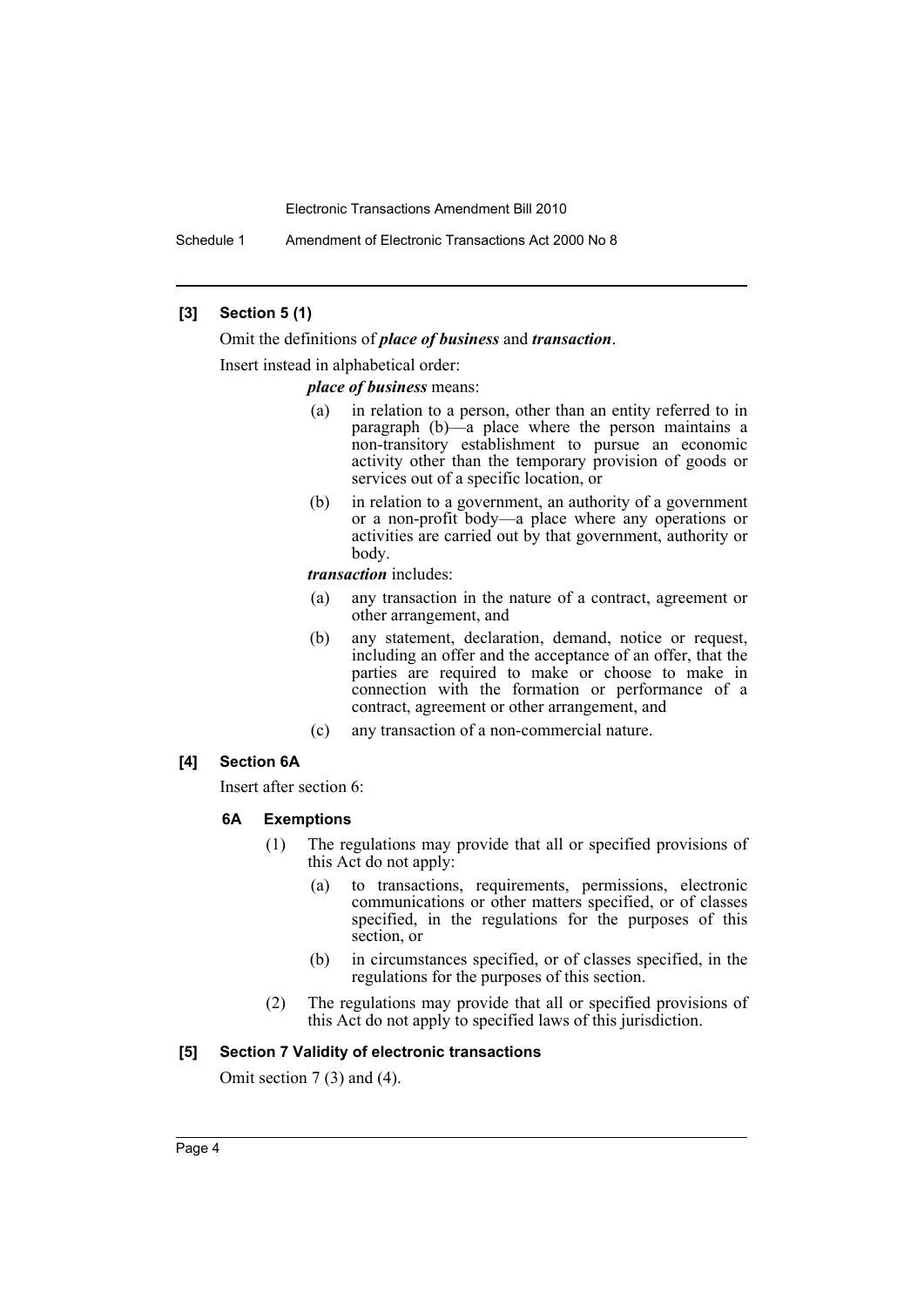Amendment of Electronic Transactions Act 2000 No 8 Schedule 1

## **[6] Section 8 Writing**

Omit the note at the end of the section.

## **[7] Section 9 Signatures**

Omit "approval of" from section 9 (1) (a). Insert instead "intention in respect of".

## **[8] Section 9 (1) (b)**

Omit the paragraph. Insert instead:

- (b) the method used was either:
	- (i) as reliable as appropriate for the purpose for which the electronic communication was generated or communicated, in the light of all the circumstances, including any relevant agreement, or
	- (ii) proven in fact to have fulfilled the functions described in paragraph (a), by itself or together with further evidence, and

## **[9] Section 9 (2) (c)**

Omit "approval of". Insert instead "intention in respect of".

## **[10] Section 9 (3)**

Insert after section 9 (2):

(3) The reference in subsection (1) to a law that requires a signature includes a reference to a law that provides consequences for the absence of a signature.

### **[11] Section 9, note**

Omit the note at the end of the section.

**[12] Section 10 Production of document**

Omit the note at the end of the section.

**[13] Section 11 Retention of information and documents**

Omit the note at the end of the section.

## **[14] Section 12 Exemptions from this Division**

Omit the section.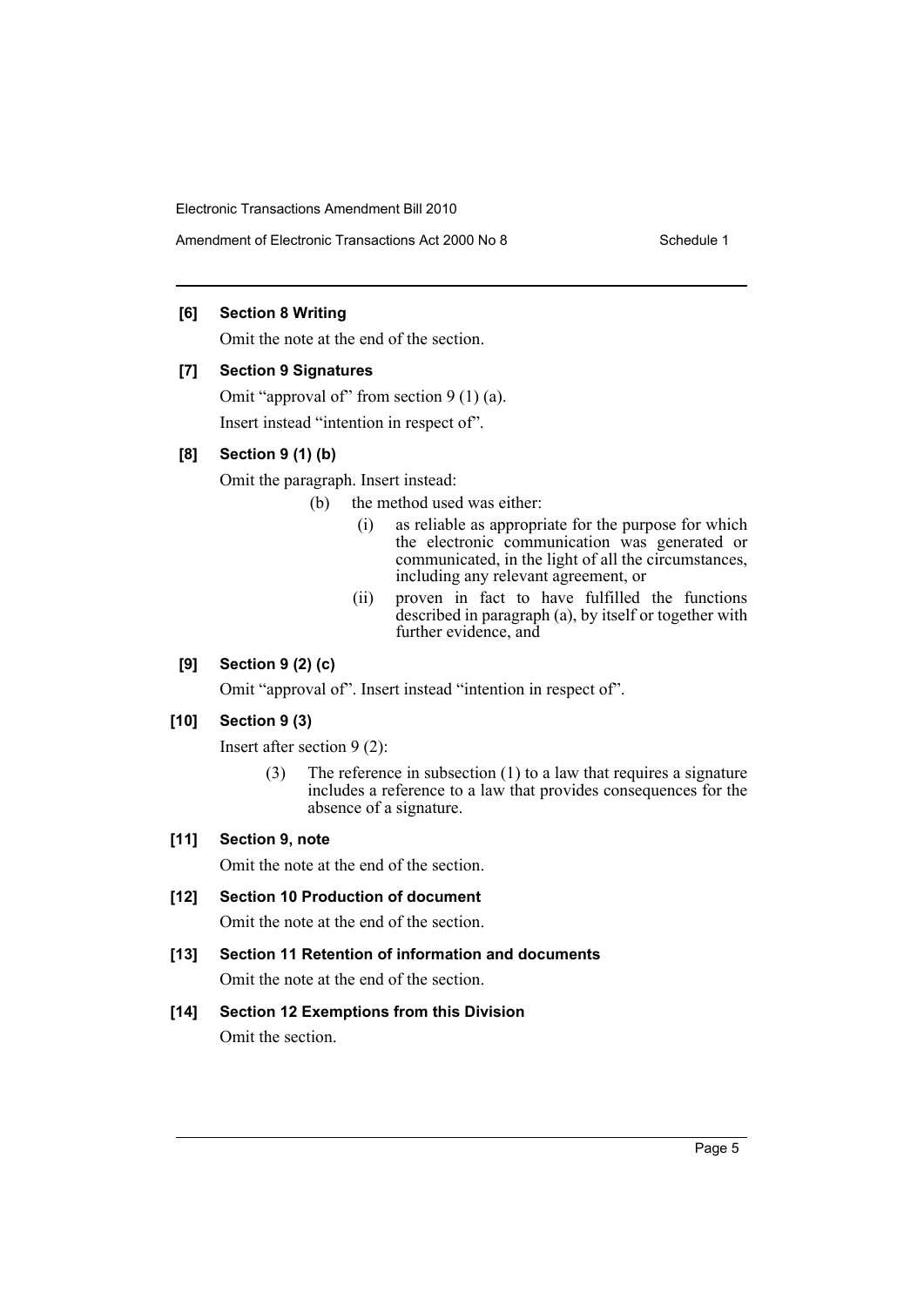Schedule 1 Amendment of Electronic Transactions Act 2000 No 8

#### **[15] Sections 13–13B**

Omit section 13. Insert instead:

#### **13 Time of dispatch**

- (1) For the purposes of a law of this jurisdiction, unless otherwise agreed between the originator and the addressee of an electronic communication, the time of dispatch of the electronic communication is:
	- (a) the time when the electronic communication leaves an information system under the control of the originator or of the party who sent it on behalf of the originator, or
	- (b) if the electronic communication has not left an information system under the control of the originator or of the party who sent it on behalf of the originator—the time when the electronic communication is received by the addressee.

**Note.** Paragraph (b) would apply to a case where the parties exchange electronic communications through the same information system.

(2) Subsection (1) applies even though the place where the information system supporting an electronic address is located may be different from the place where the electronic communication is taken to have been dispatched under section 13B.

## **13A Time of receipt**

- (1) For the purposes of a law of this jurisdiction, unless otherwise agreed between the originator and the addressee of an electronic communication:
	- (a) the time of receipt of the electronic communication is the time when the electronic communication becomes capable of being retrieved by the addressee at an electronic address designated by the addressee, or
	- (b) the time of receipt of the electronic communication at another electronic address of the addressee is the time when both:
		- (i) the electronic communication has become capable of being retrieved by the addressee at that address, and
		- (ii) the addressee has become aware that the electronic communication has been sent to that address.
- (2) For the purposes of subsection (1), unless otherwise agreed between the originator and the addressee of the electronic communication, it is to be assumed that the electronic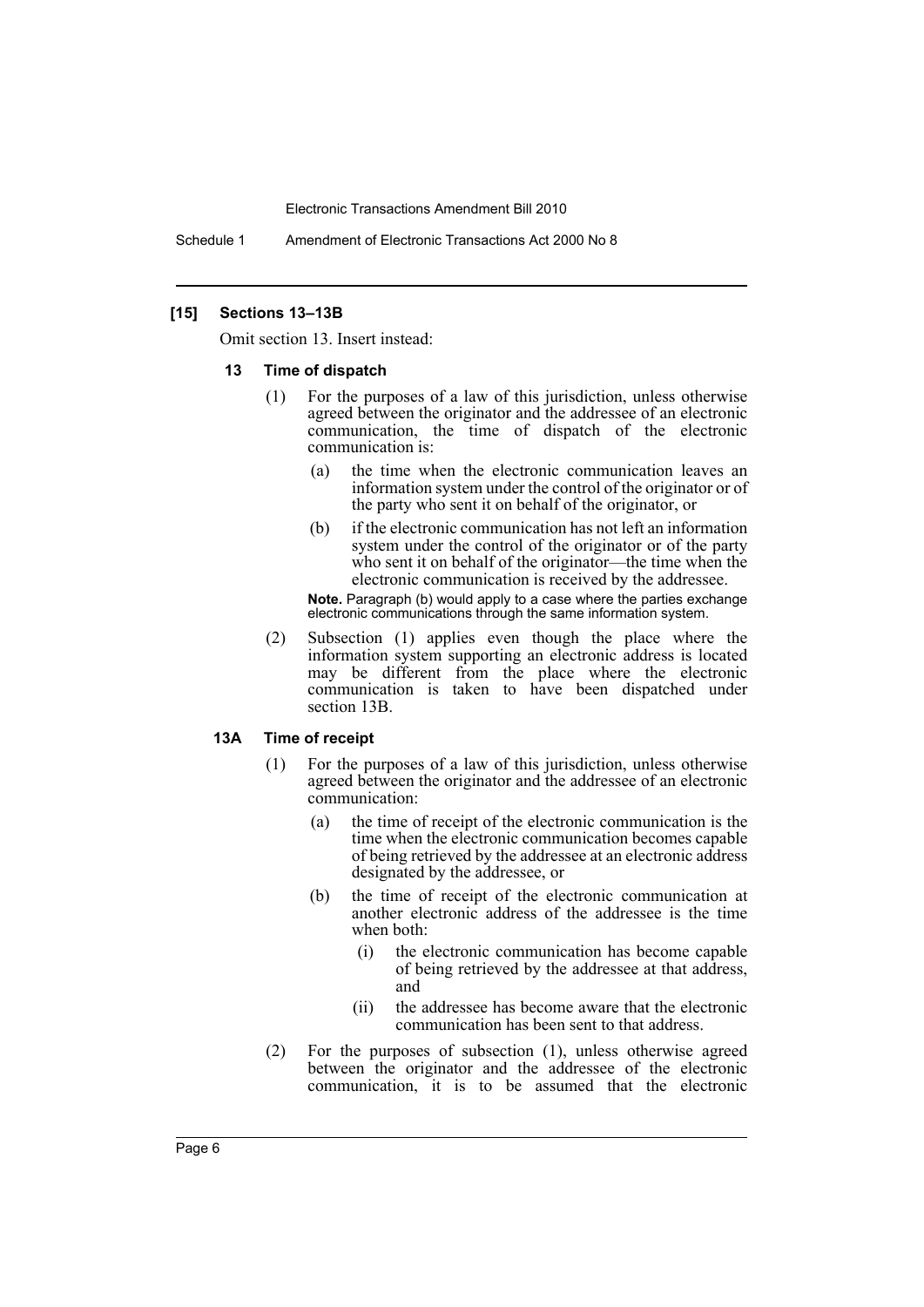Amendment of Electronic Transactions Act 2000 No 8 Schedule 1

communication is capable of being retrieved by the addressee when it reaches the addressee's electronic address.

(3) Subsection (1) applies even though the place where the information system supporting an electronic address is located may be different from the place where the electronic communication is taken to have been received under section 13B.

## **13B Place of dispatch and place of receipt**

- (1) For the purposes of a law of this jurisdiction, unless otherwise agreed between the originator and the addressee of an electronic communication:
	- (a) the electronic communication is taken to have been dispatched at the place where the originator has its place of business, and
	- (b) the electronic communication is taken to have been received at the place where the addressee has its place of business.
- (2) For the purposes of the application of subsection (1) to an electronic communication:
	- (a) a party's place of business is assumed to be the location indicated by that party, unless another party demonstrates that the party making the indication does not have a place of business at that location, and
	- (b) if a party has not indicated a place of business and has only one place of business, it is to be assumed that that place is the party's place of business, and
	- (c) if a party has not indicated a place of business and has more than one place of business, the place of business is that which has the closest relationship to the underlying transaction, having regard to the circumstances known to or contemplated by the parties at any time before or at the conclusion of the transaction, and
	- (d) if a party has not indicated a place of business and has more than one place of business, but paragraph (c) does not apply—it is to be assumed that the party's principal place of business is the party's only place of business, and
	- (e) if a party is a natural person and does not have a place of business—it is to be assumed that the party's place of business is the place of the party's habitual residence.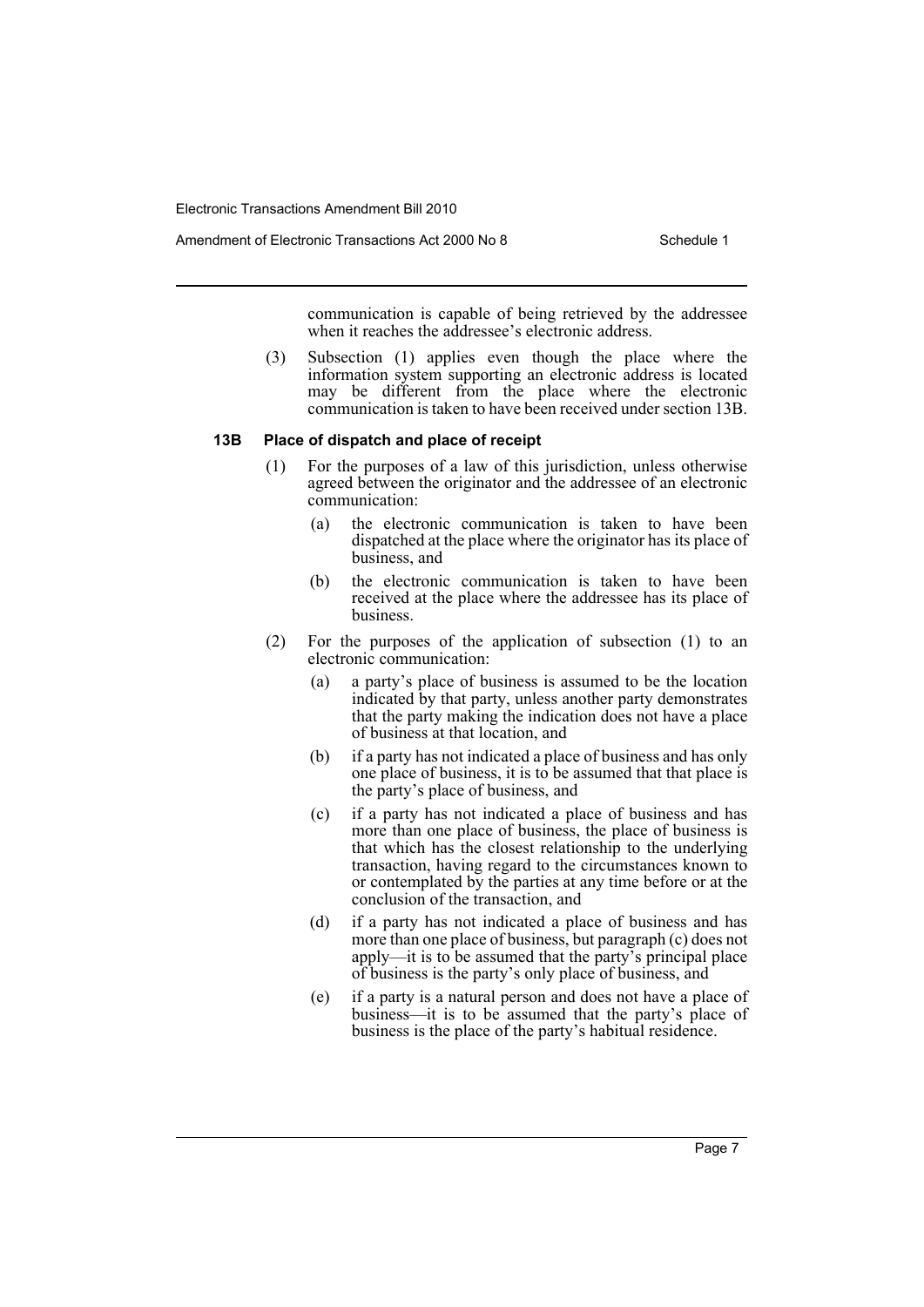- (3) A location is not a place of business merely because that is:
	- (a) where equipment and technology supporting an information system used by a party are located, or
	- (b) where the information system may be accessed by other parties.
- (4) The sole fact that a party makes use of a domain name or electronic mail address connected to a specific country does not create a presumption that its place of business is located in that country.

#### **[16] Section 14 Attribution of electronic communications**

Omit section 14 (3) and (4).

#### **[17] Part 2A**

Transfer Part 2A to the end of Part 3 and rename it as Schedule 1 with the heading "Courts—electronic case management systems". Renumber sections 14A–14R as consecutive clauses starting from clause 1, amend any cross-references in the Schedule accordingly and amend any references to "Part", "section" or "subsection" in that Schedule consequentially.

## **[18] Part 2A**

Insert after Part 2:

# **Part 2A Additional provisions applying to contracts involving electronic communications**

### **14A Application and operation of this Part**

This Part applies to the use of electronic communications in connection with the formation or performance of a contract between parties where the proper law of the contract is (or would on its formation be) the law of this jurisdiction, and so applies:

- (a) whether some or all of the parties are located within Australia or elsewhere, and
- (b) whether the contract is for business purposes, for personal, family or household purposes, or for other purposes.

#### **14B Invitation to treat regarding contracts**

- (1) A proposal to form a contract made through one or more electronic communications that:
	- (a) is not addressed to one or more specific parties, and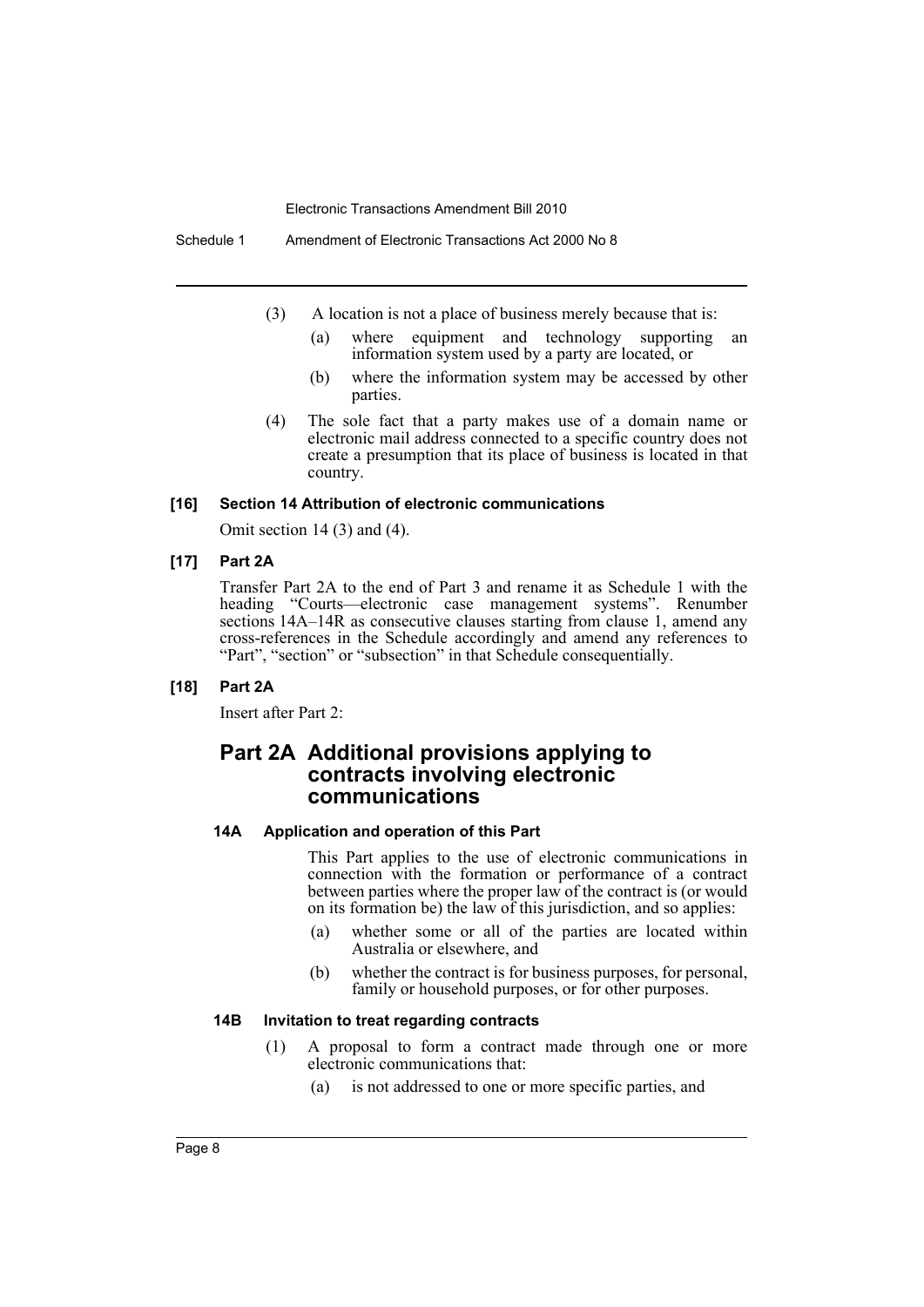(b) is generally accessible to parties making use of information systems,

is to be considered as an invitation to make offers, unless it clearly indicates the intention of the party making the proposal to be bound in case of acceptance.

(2) Subsection (1) extends to proposals that make use of interactive applications for the placement of orders through information systems.

#### **14C Use of automated message systems for contract formation non-intervention of natural person**

A contract formed by:

- (a) the interaction of an automated message system and a natural person, or
- (b) the interaction of automated message systems,

is not invalid, void or unenforceable on the sole ground that no natural person reviewed or intervened in each of the individual actions carried out by the automated message systems or the resulting contract.

#### **14D Error in electronic communications regarding contracts**

- (1) This section applies in relation to a statement, declaration, demand, notice or request, including an offer and the acceptance of an offer, that the parties are required to make or choose to make in connection with the formation or performance of a contract.
- (2) If:
	- (a) a natural person makes an input error in an electronic communication exchanged with the automated message system of another party, and
	- (b) the automated message system does not provide the person with an opportunity to correct the error,

the person, or the party on whose behalf the person was acting, has the right to withdraw the portion of the electronic communication in which the input error was made if:

(c) the person, or the party on whose behalf the person was acting, notifies the other party of the error as soon as possible after having learned of the error and indicates that he or she made an error in the electronic communication, and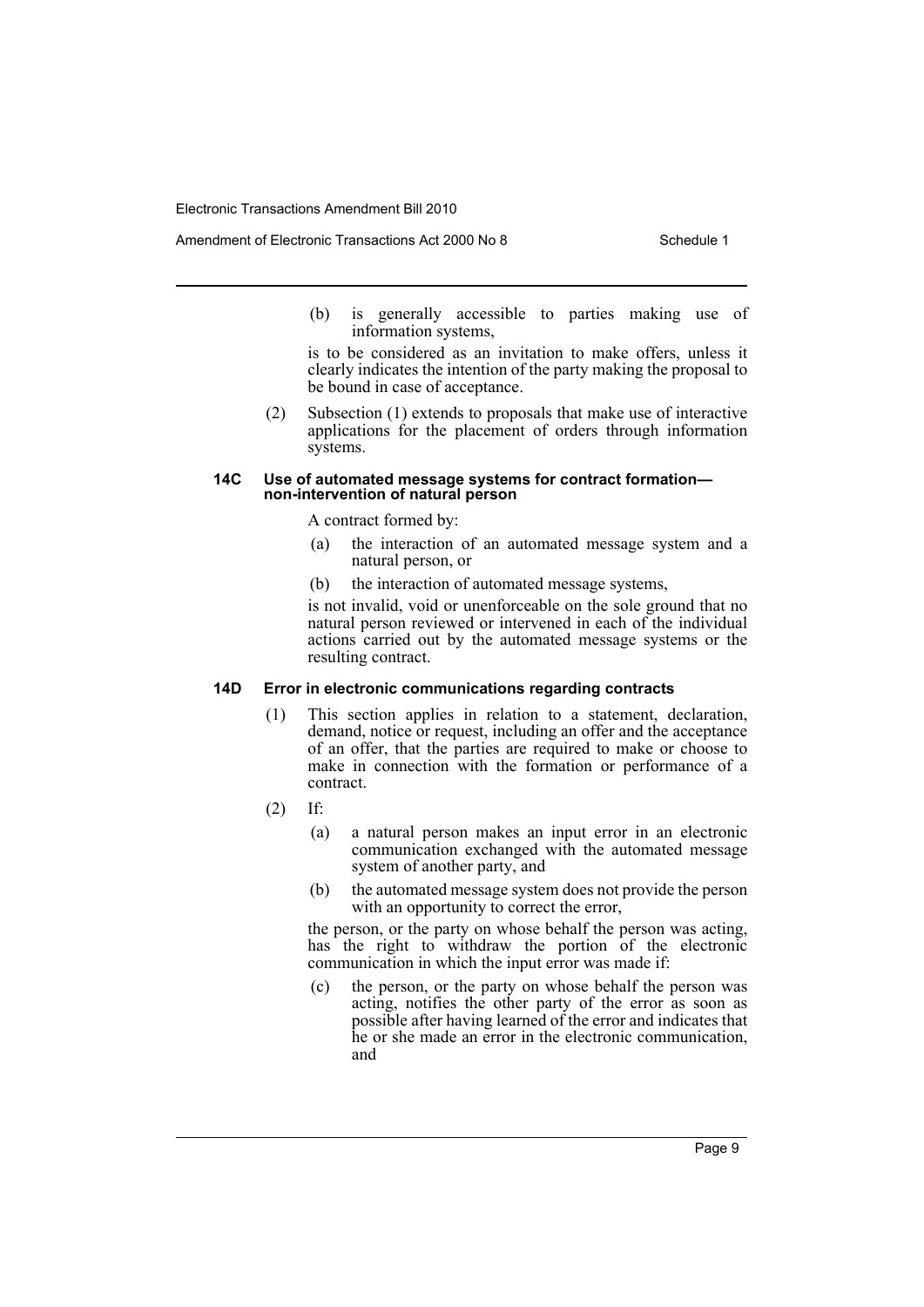Schedule 1 Amendment of Electronic Transactions Act 2000 No 8

- (d) the person, or the party on whose behalf the person was acting, has not used or received any material benefit or value from the goods or services, if any, received from the other party.
- (3) The right of withdrawal of a portion of an electronic communication under this section is not of itself a right to rescind or otherwise terminate a contract.
- (4) The consequences (if any) of the exercise of the right of withdrawal of a portion of an electronic communication under this section are to be determined in accordance with any applicable rule of law.

**Note.** In some circumstances the withdrawal of a portion of an electronic communication may invalidate the entire communication or render it ineffective for the purposes of contract formation (see paragraph 241 of the UNCITRAL explanatory note for the United Nations Convention on the Use of Electronic Communications in International Contracts).

#### **14E Application of Act in relation to contracts**

- (1) Subject to subsection (2), the provisions of sections 7 and 13–13B apply to:
	- (a) a transaction constituted by or relating to a contract, or
	- (b) an electronic communication relating to the formation or performance of a contract,

in the same way as they apply to a transaction or electronic communication referred to in those sections, and so apply as if the words "For the purposes of a law of this jurisdiction" were omitted.

- (2) However, this Part (including subsection (1)) does not apply to or in relation to a contract to the extent that:
	- (a) Part 2 would of its own force have the same effect as this Part if this Part applied, or
	- (b) a law of another State or Territory (that is in substantially the same terms as Part 2) would of its own force have the same effect as this Part if this Part applied.

**Note.** This section applies provisions of Part 2 to contracts or proposed contracts to the extent (if any) that those provisions do not apply merely because they are expressed to apply in relation to a law of this jurisdiction. This section also disapplies the provisions of Part 2A to the extent that Part 2 would apply of its own force. An example where Part 2 may not apply of its own force is where a contract is being negotiated in a State or Territory from a supplier located overseas.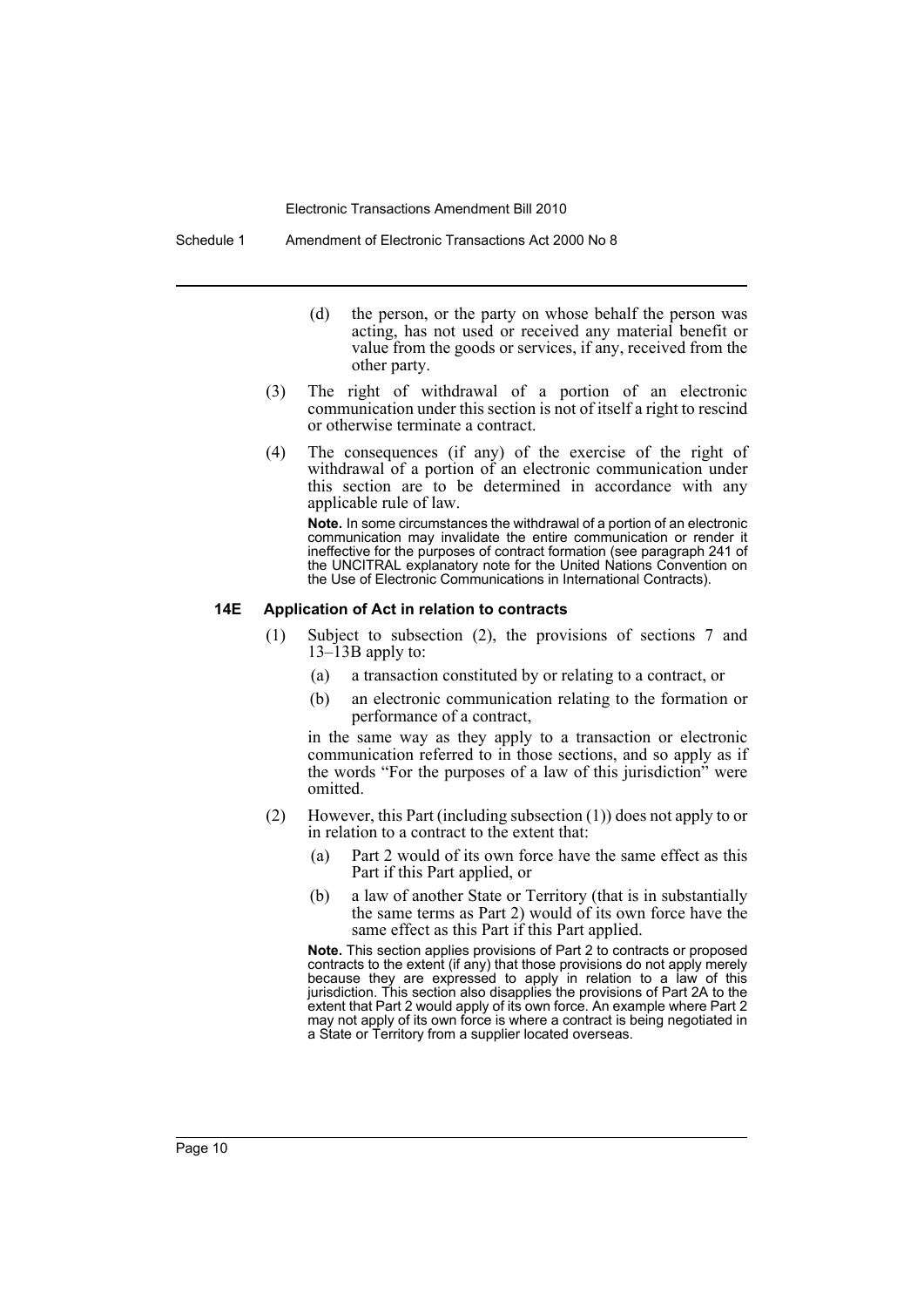#### **[19] Section 16**

Insert after section 15:

#### **16 Transitional provisions—Electronic Transactions Amendment Act 2010**

- (1) Regulations made under this Act before the commencement of section 6A and in force immediately before that commencement have effect as if that section had been in force when they were made.
- (2) Subject to subsection (3):
	- (a) section 14B extends to proposals made before the commencement date, and
	- (b) section 14C extends to actions carried out before the commencement date, and
	- (c) section 14D extends to statements, declarations, demands, notices or requests, including offers and the acceptance of offers, made or given before the commencement date.
- (3) Subsection (2) and Part 2A do not apply in relation to contracts formed before the commencement date.
- (4) In subsections (2) and (3), *commencement date* means the date of commencement of Part 2A, as inserted by the *Electronic Transactions Amendment Act 2010*.